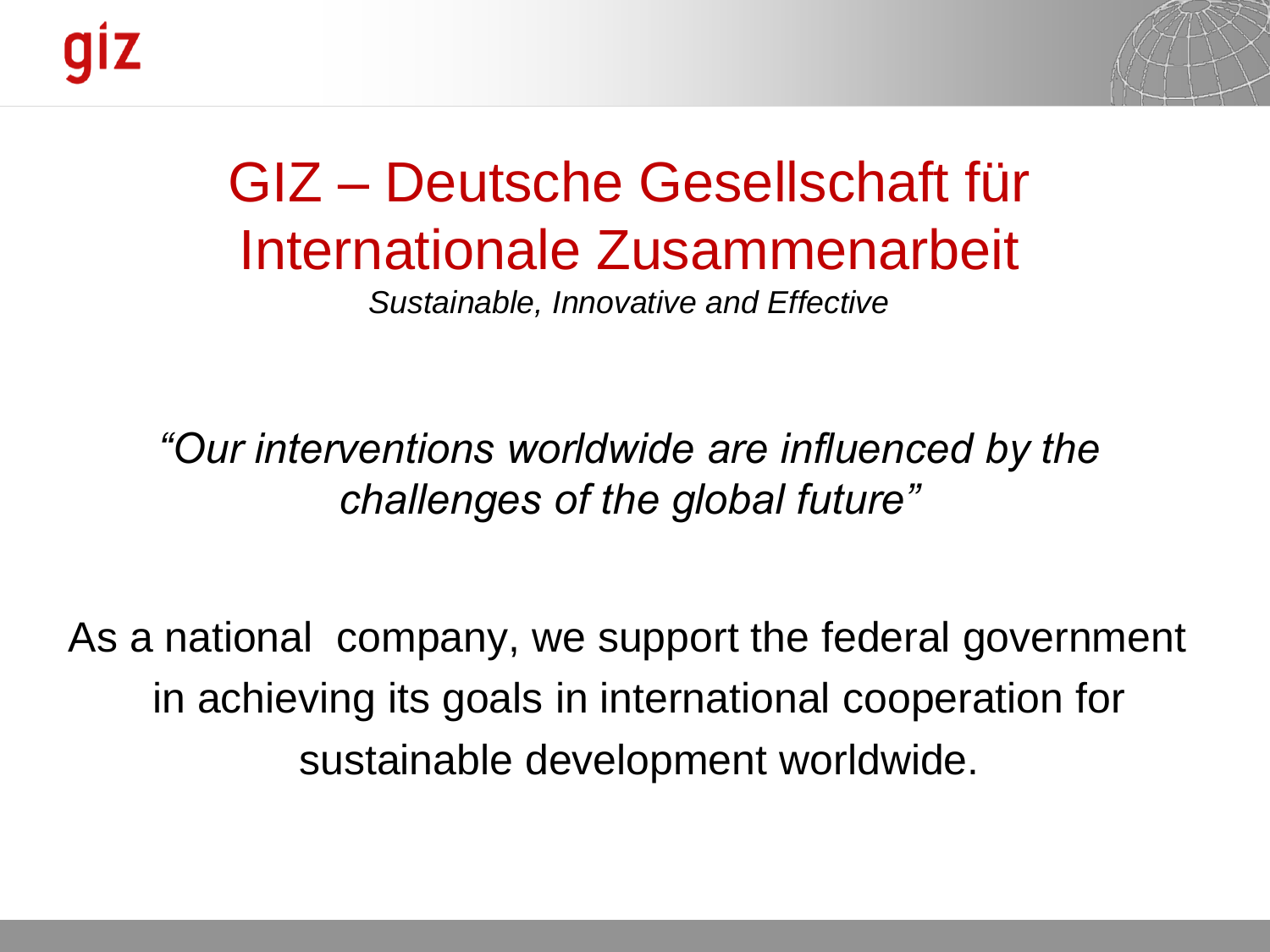

## Worldwide presence - the company at a glance

- The GIZ is active in more than 130 countries worldwide. In Germany, the company is present in almost all provinces.
- **The company is headquartered in Bonn and in Eschborn.**
- Worldwide the GIZ has more than 17,000 employees about 70 percent of them are employed as a national staff in the partner countries.
- There are also around 1110 development workers and helpers, also 700 and 455 Integrated and returning experts, respectively and 820 "worldwide" volunteers .
- **The business volume of around 1.85 billion euros** is a good basis for future cooperation. (as at 31/12/2010)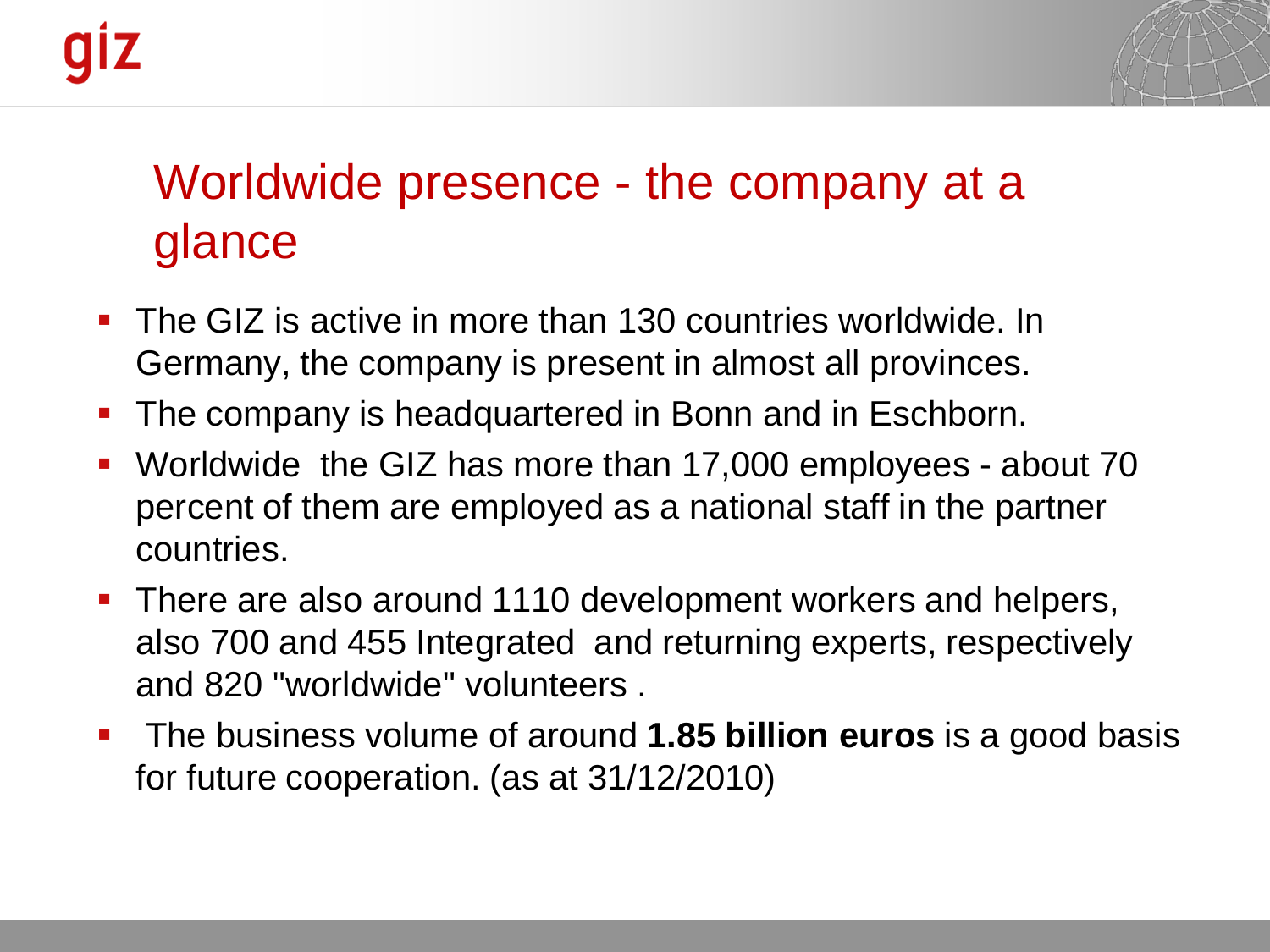

## Clients of the GIZ

- Most important client is the Federal Ministry for Economic Cooperation and Development (BMZ).
- Other federal departments including the Foreign Office, Federal Ministry for the Environment, Nature Conservation and Nuclear Safety, the Federal Ministry of Defense, the Federal Ministry of Economics and Technology and the Federal Ministry for Education and Research
- Governments of other countries, the European Commission, the United Nations and the World Bank.
- We cooperate closely with the private sector and contribute to a meaningful interaction between development and foreign economic activities.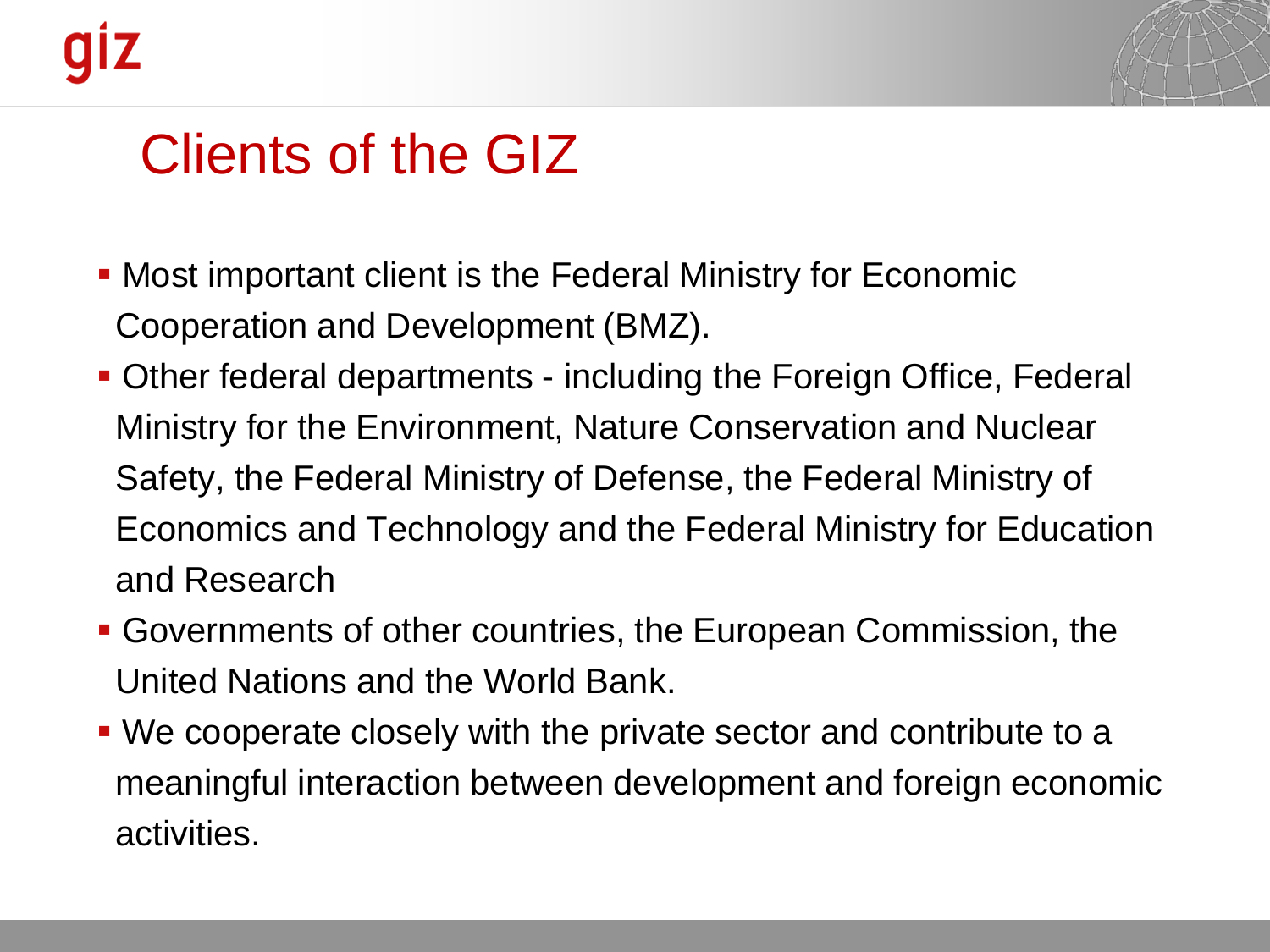

## GIZ in Ghana

- **The Republic of Ghana is a partner country for German and** international development cooperation. GIZ implements programs and projects there on behalf of the German Federal Ministry for Economic Cooperation and Development (BMZ), and has maintained an office in Accra since 1983.
- GIZ's operations in Ghana are integrated into the country's poverty reduction strategy. This aims to promote sustainable and equitable economic growth and to speed up the rate of poverty reduction within a democratic environment. The agreed areas of bilateral cooperation are; **Agriculture, Decentralization and Economic Development.**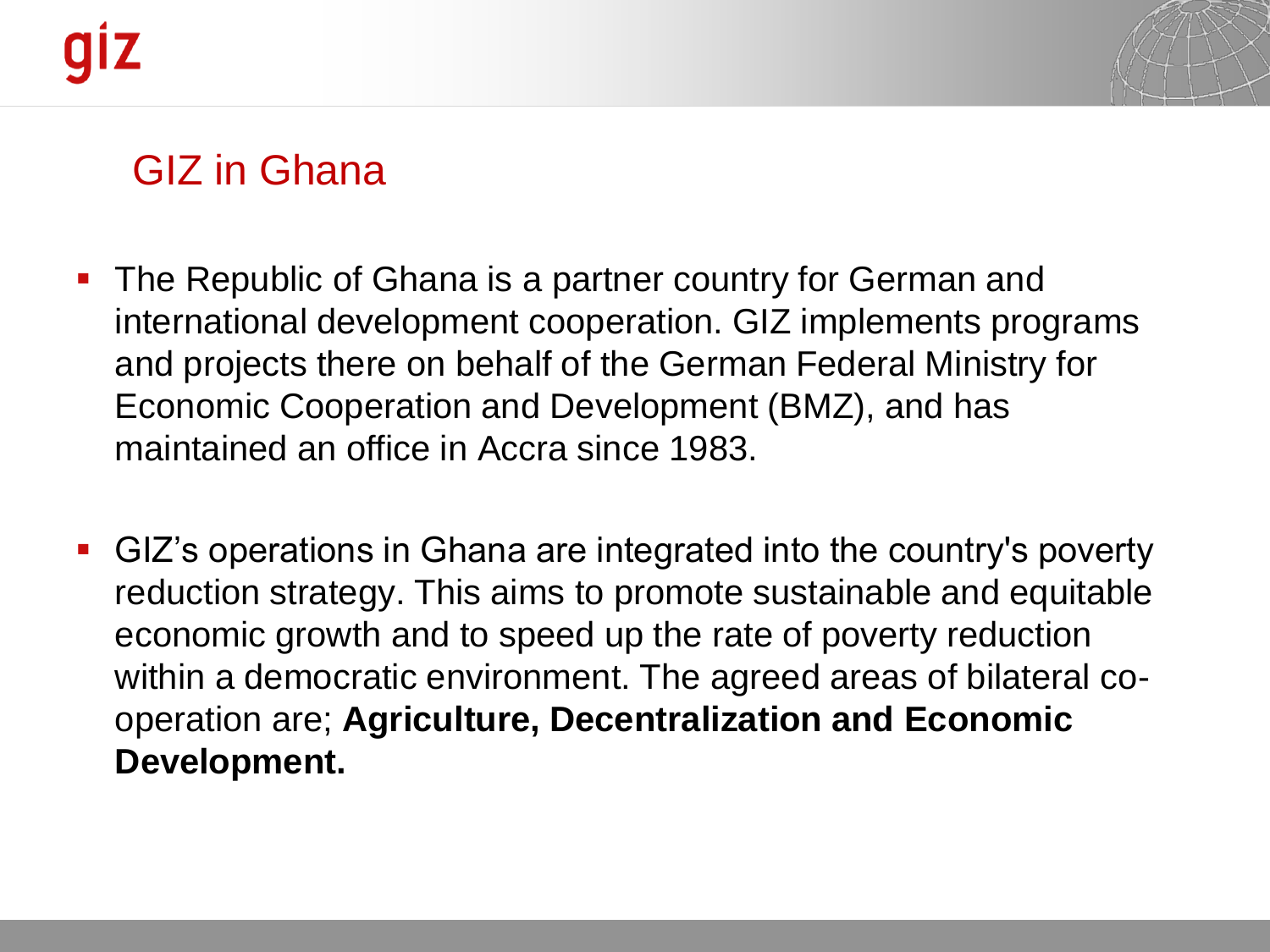

## **Structure and Fields of CIM Collaborations**



#### **On behalf of BMZ and other Public Private Partners**

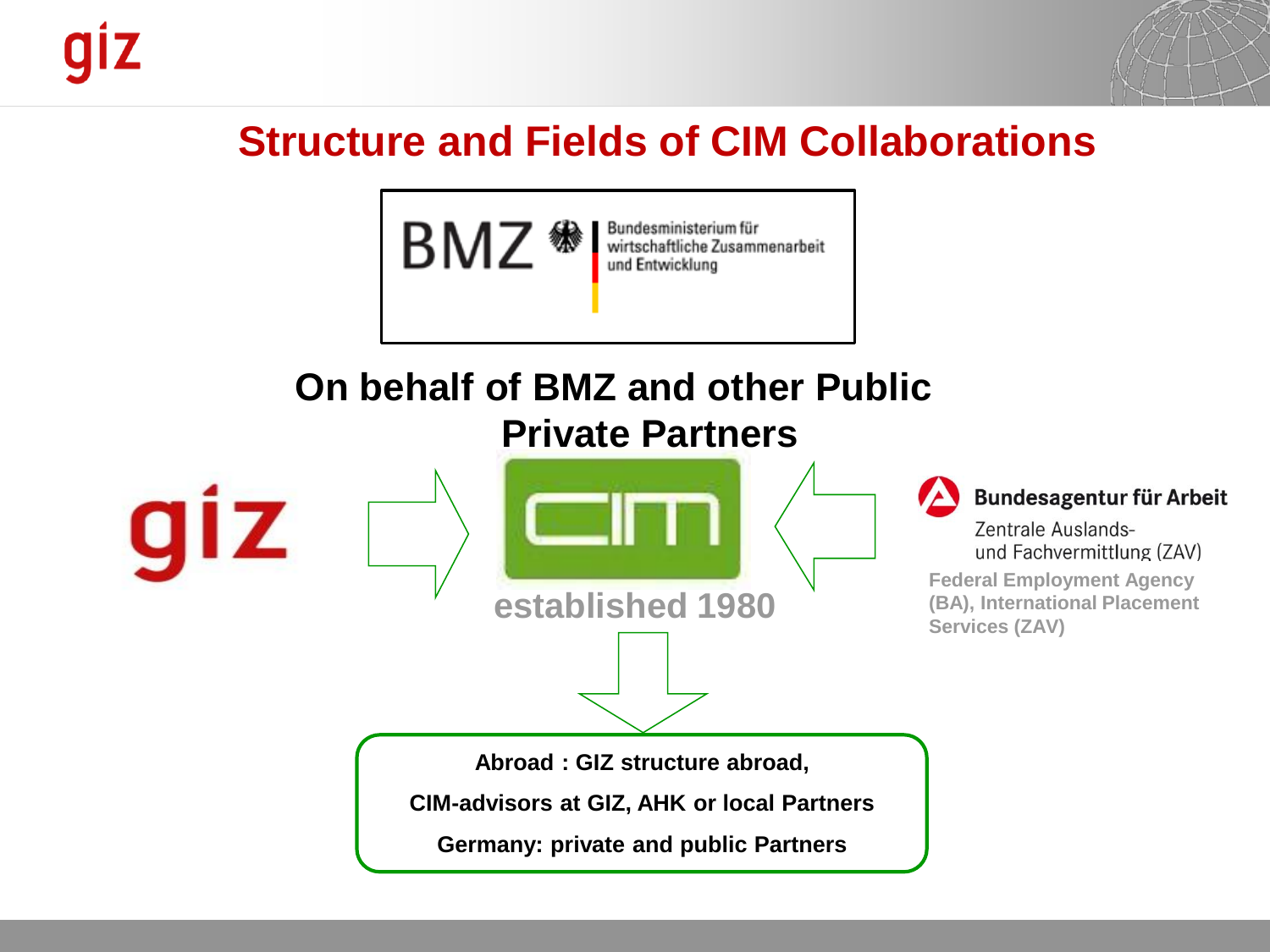

# **CIM**

### **Centre for International Migration and Development**

# **Return & Reintegration: Challenges, Opportunities**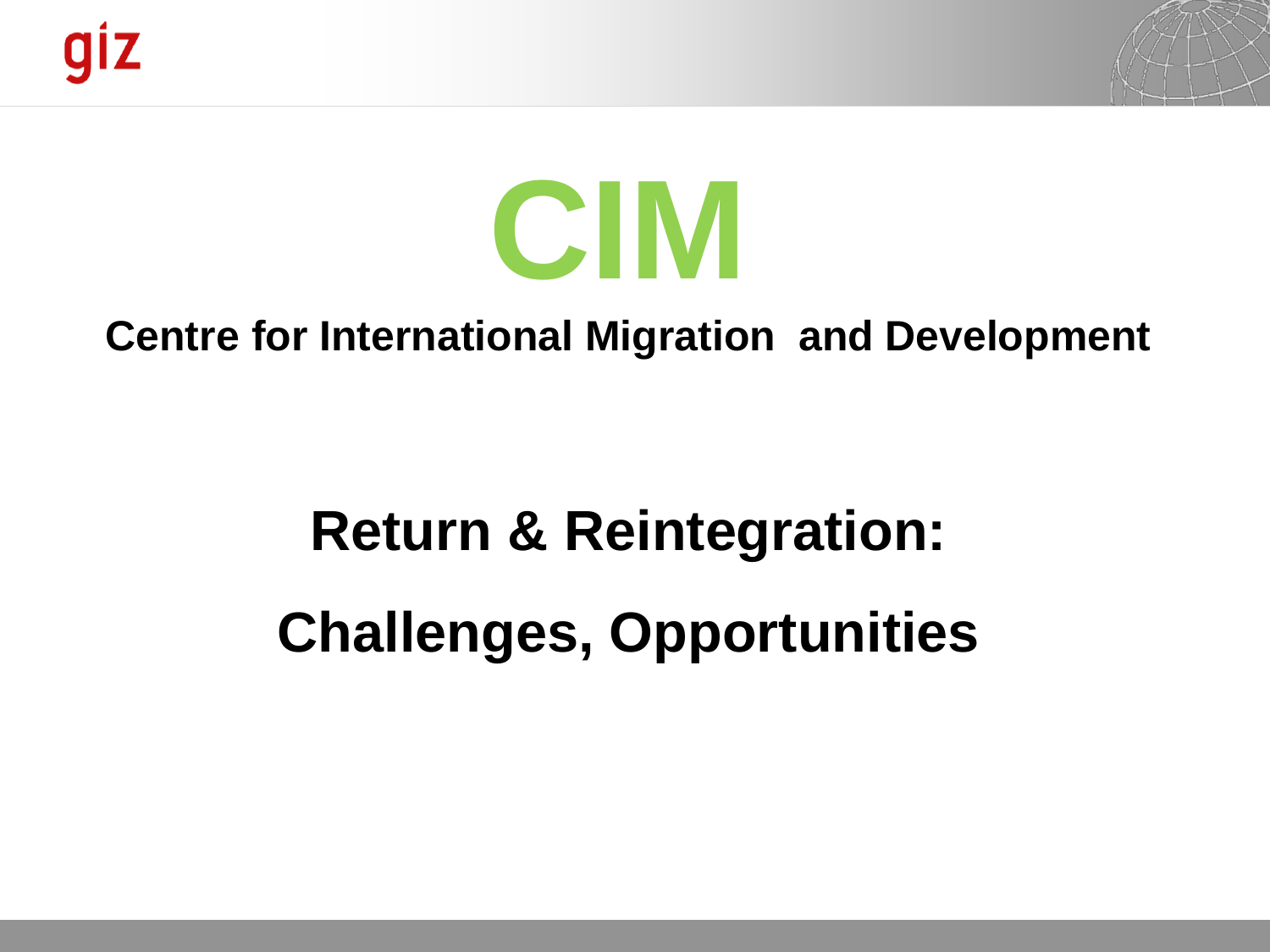

## The face of Migration



#### Now Positive

# `It`s people that make a difference`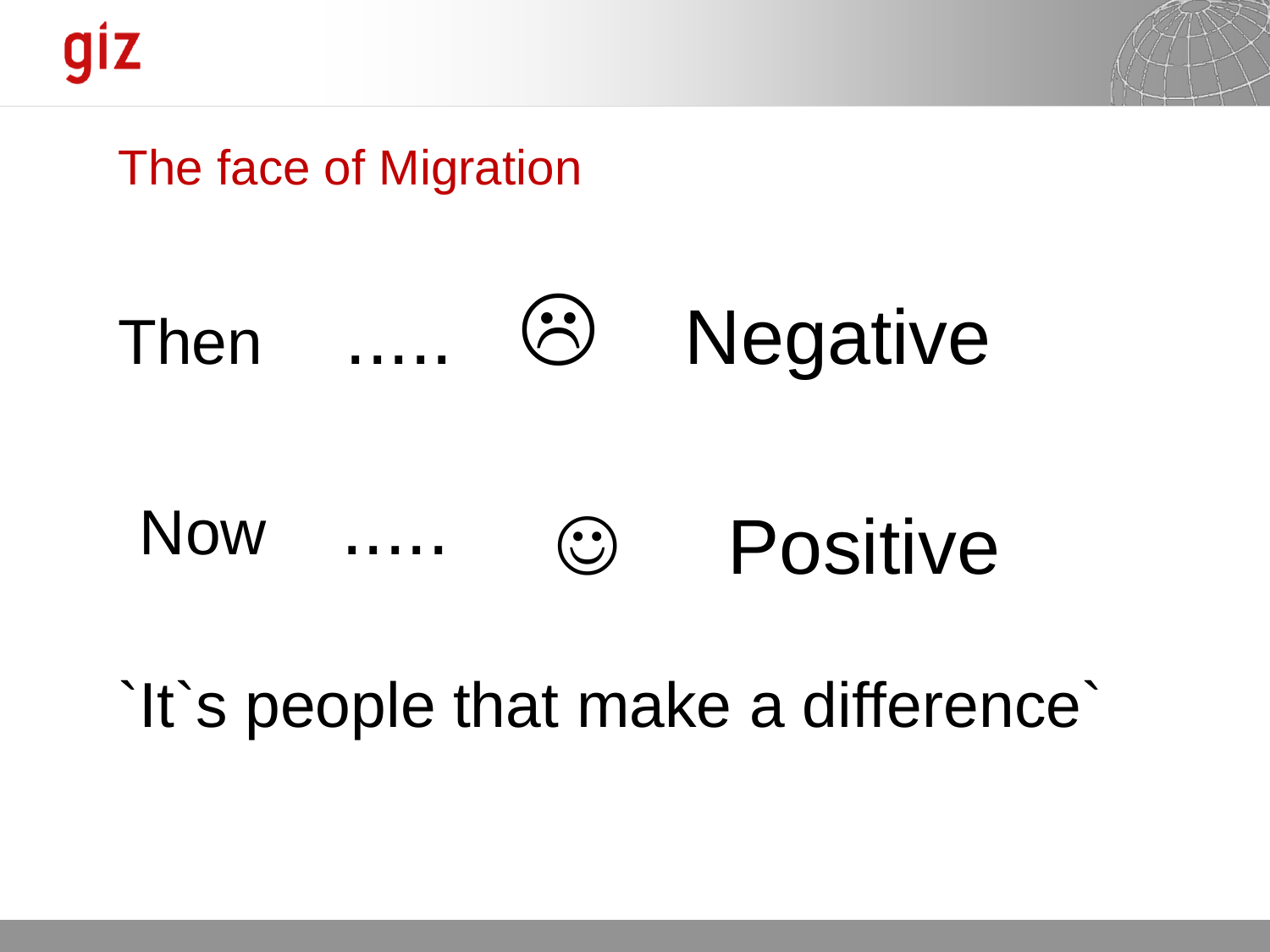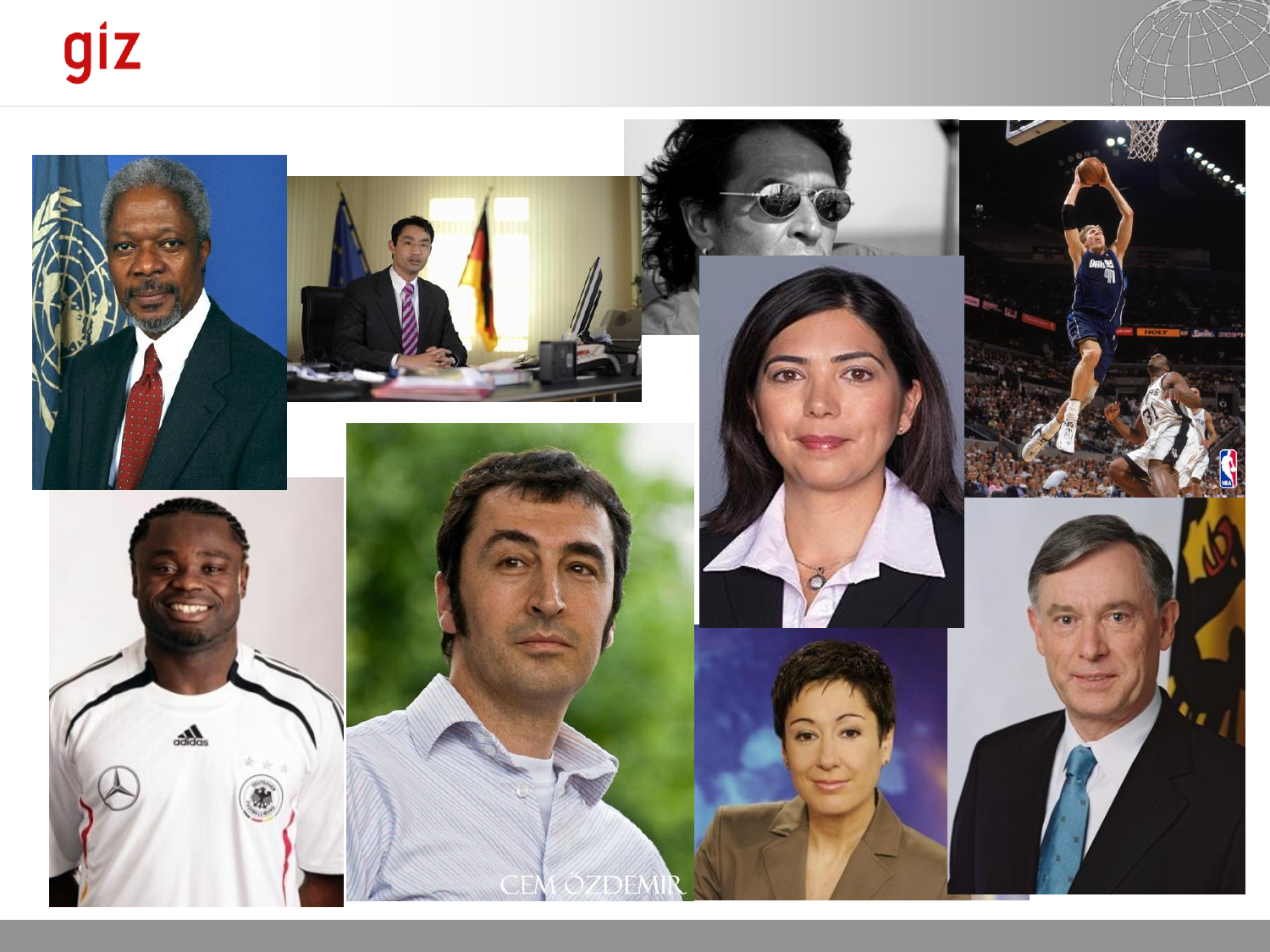

## Innovation: Migration – a Development Factor

#### **Potentials for Development Cooperation**

- **Remittances:** 366 Mrd. US\$/p.a.
- **University Graduates/Foreign Students** 230.000 (WS 09/10)
- **Returnees as Change Agents:** Brain-Gain via know how transfer
- **Engagement of Migrant organisations** Development oriented Engagement of the Diaspora
- **Circular Labour Migration:** Advantages for migrants, countries of origin and destination countries (triple win migration)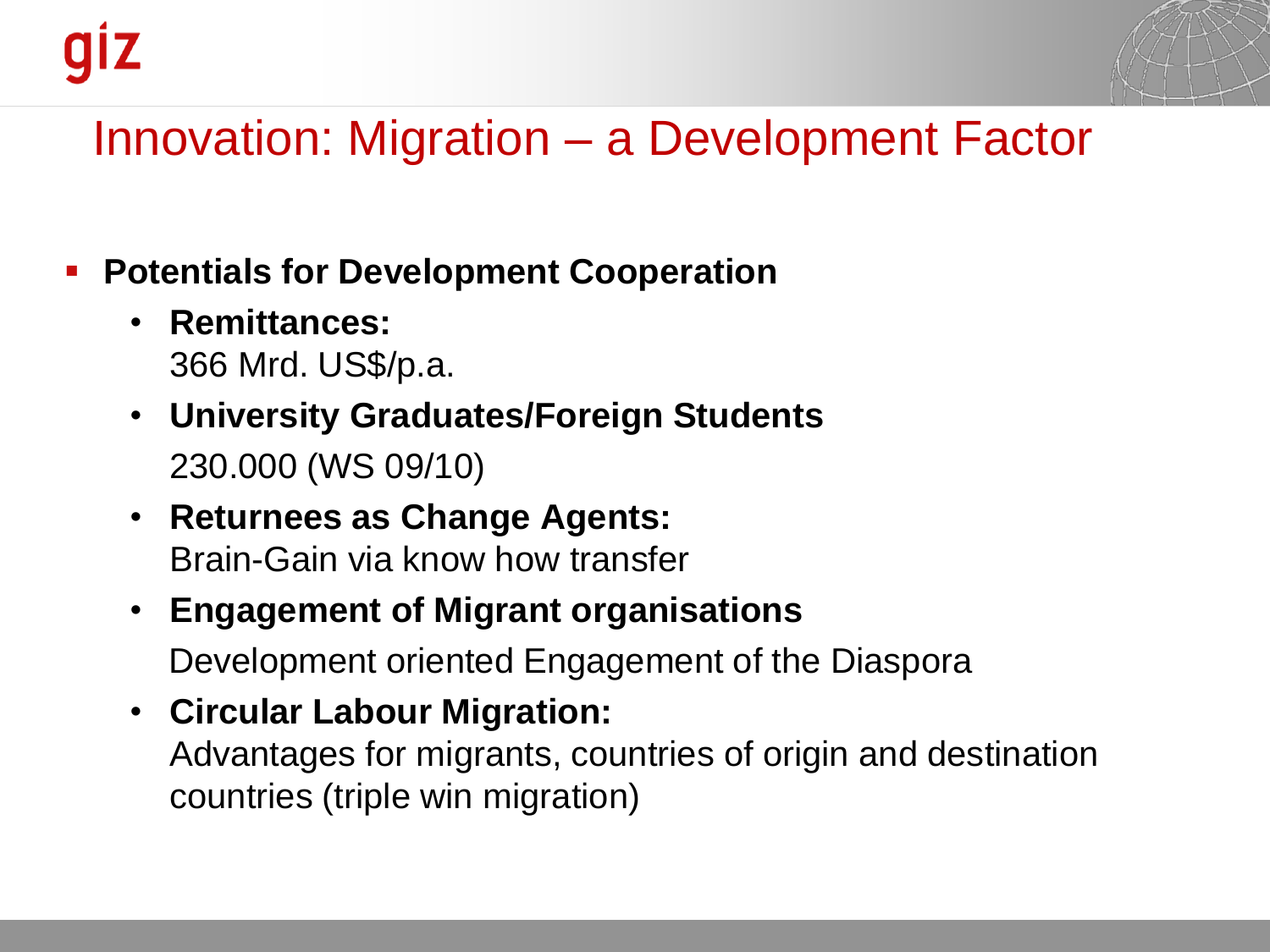

## Innovation: Migration – a Development Factor

#### **Centre for International Migration and Development**

#### **Integrated Experts Program (IE)**

#### **Returning Experts Program**

**(PRF)**

## **New Programs:**

- **Support of Migrant Organisations-MO**
- **Support of Migrant**

**Entrepreneurs – MU**

- **Triple-Win-Migration**
- **Alumniportal**
- **Policy Advisory service**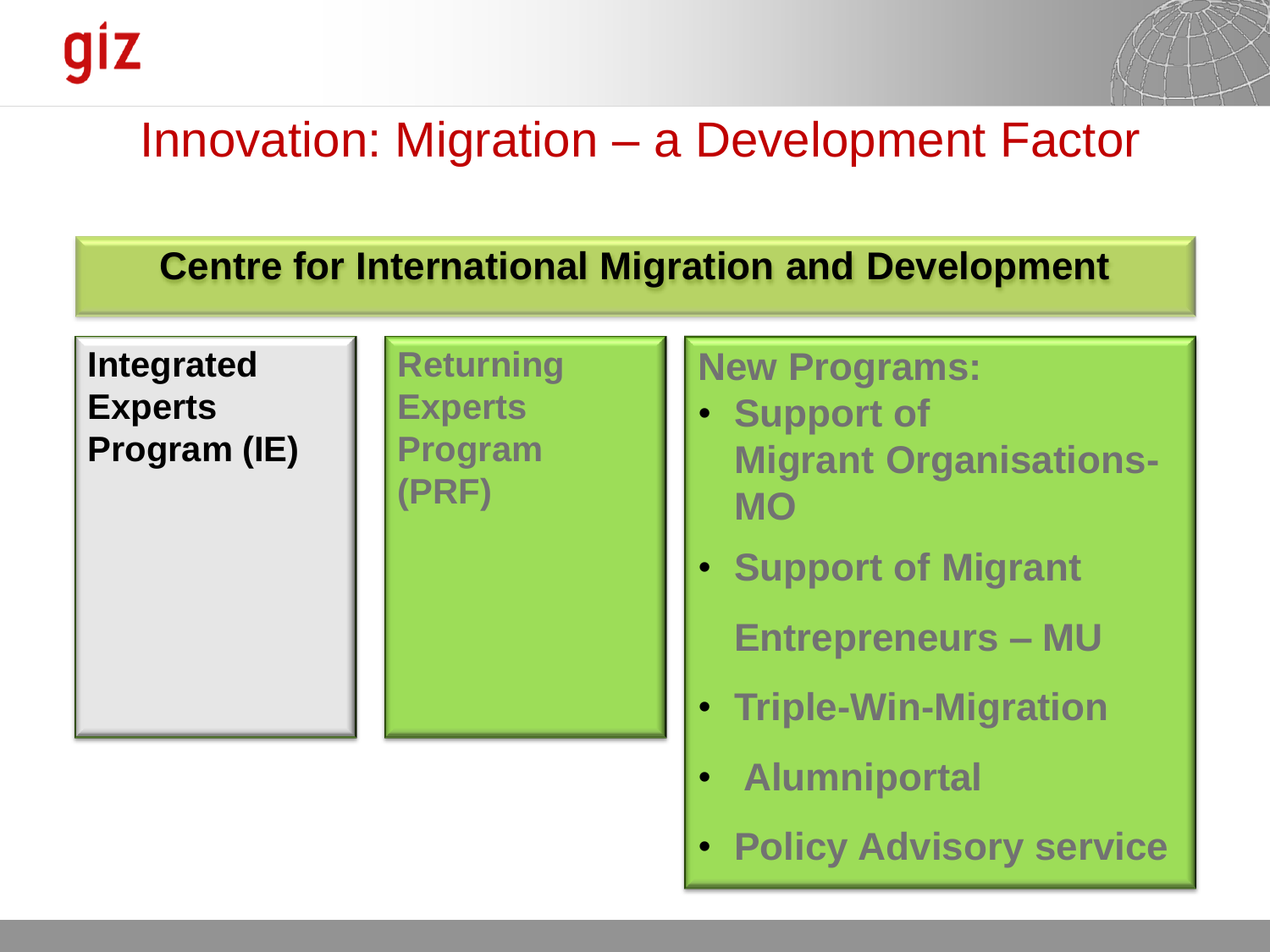

## Achievements

- About 11.000 placements since 1994
- Over 500 returning experts in Dev.Corp-relevant positions (2011)
- Export of Programme Returning Experts (PRF) to Mongolia
- 10 start up entrepreneurs (2011)
- More than 40 applications from Migrant organisations,13 approved, 20 being evaluated for approval
- Alumniportal: More than 30,000 members,Webinar
- **Register: http://alumniportal-deutschland.de/group-migration-development**
- Cooperations with foreign Chambers of Commerce (AHK)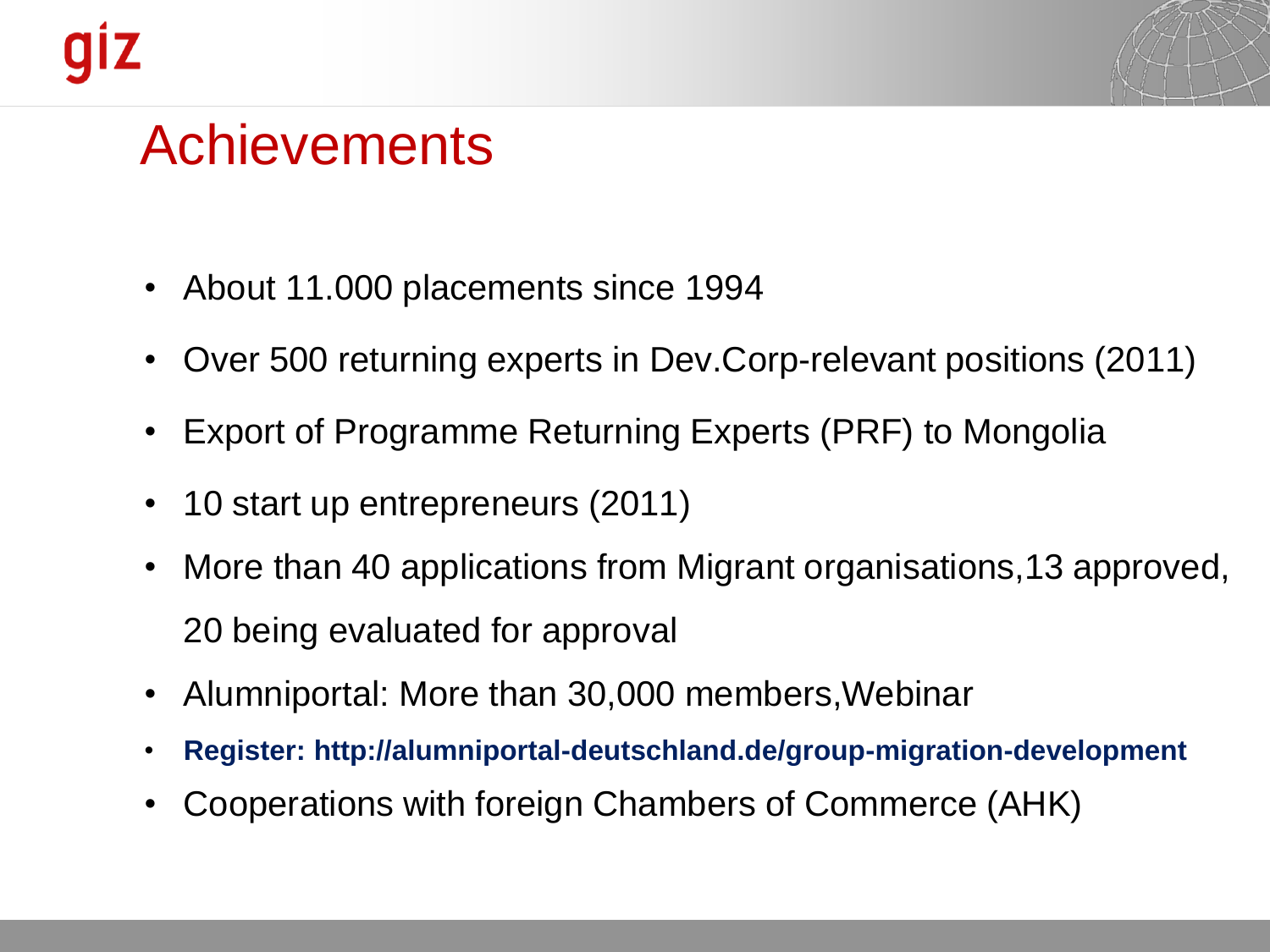# giz



## **Vision**

- $\triangleright$  Returning Experts
- Diaspora projects(MO)
- $\triangleright$  Tripple Win Migration and Mobility partnerships
- $\triangleright$  Remittances
- Business Starters(MU)
- $\triangleright$  Studies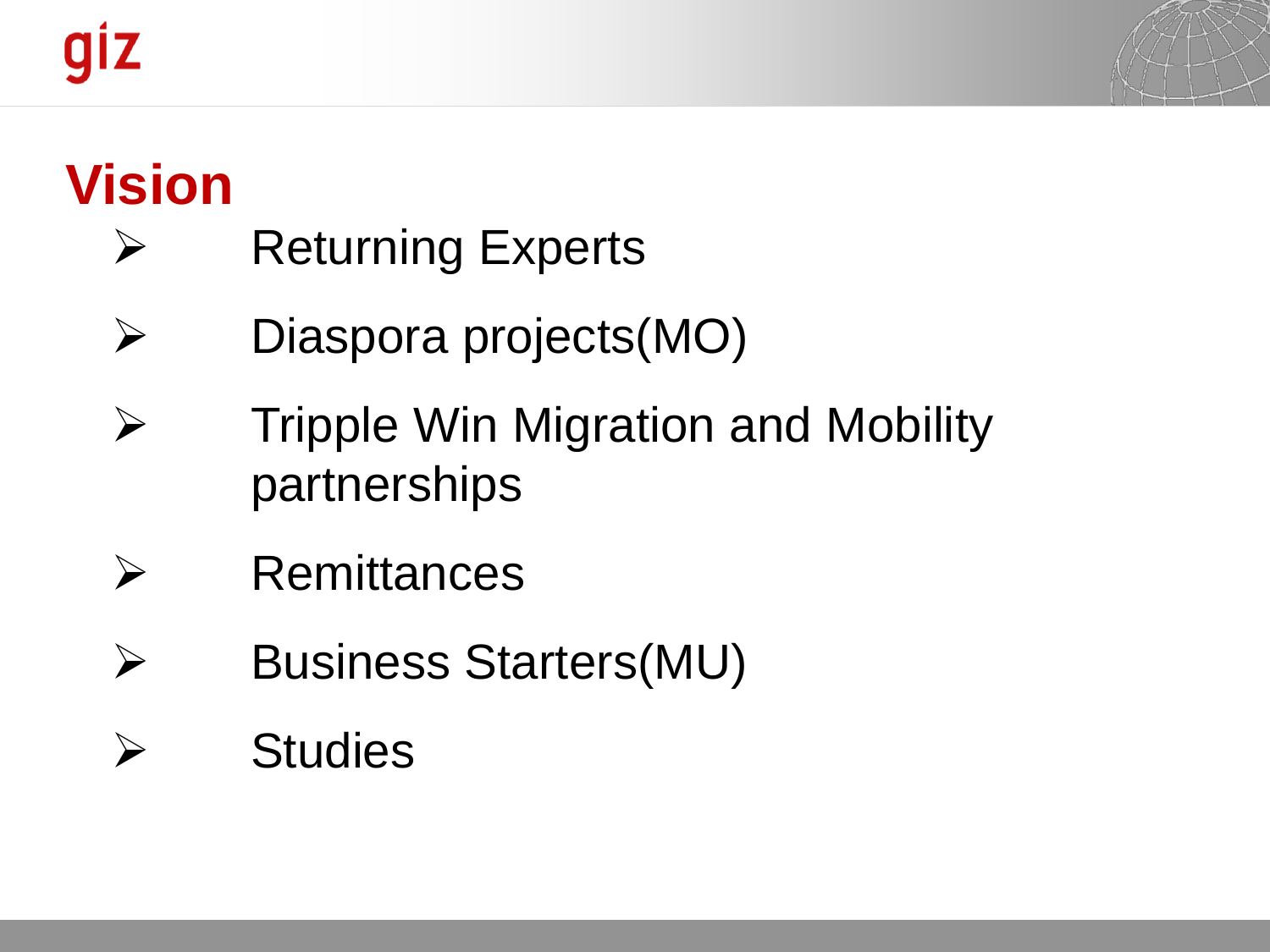

## CIM has offers for all phases of Migration

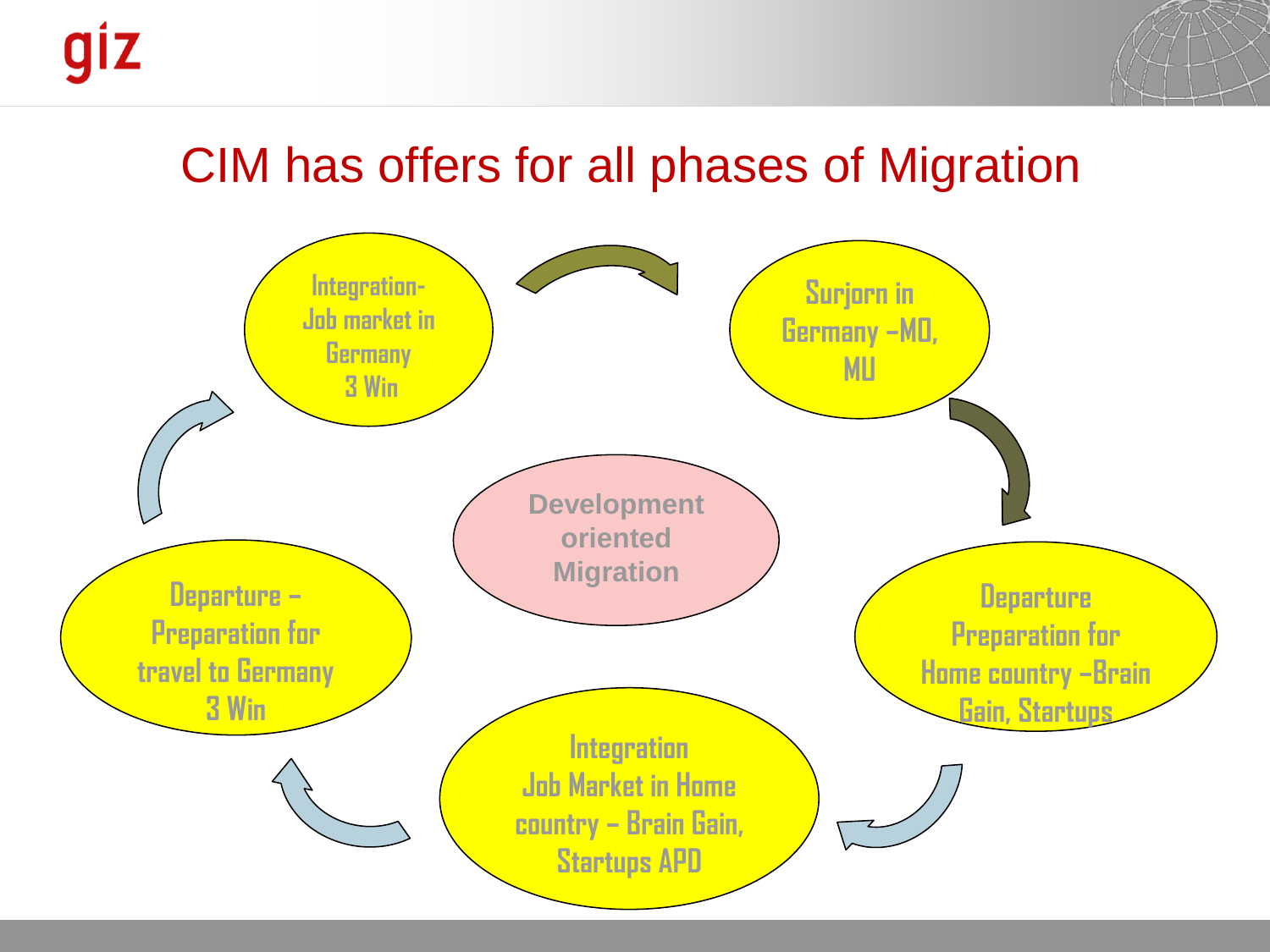

### **Internet**

 $cm$ presidents<br>1971 - P

### **www.cimonline .de**

ing I ihre Registrierung I dikteure & Kontakt<br>pober I Deverbersuche I Stellereingabe I E

hrenen Fach

atzen orientiert sich das Programmangebot

ale Migration als Faktor der Entwicklung fördern<br>jer Know-haw Transfer durch berufliche Integration Ri

Rückkehrende Fachkräfte wird vom Centrum für internat<br>| (CBB) im Auftrag (des Bundesmissterums für Wirtschuld<br>| und Étravisking (BBAZ) duchgeführt. CIM ist eine Arb<br>|Fesellschaft für technische Züsammersarbeit (GTZ) und<br>|

**Surch Rückkehrende Fachkräfte als Brückenbauer int** 

rgn LO Bind

ROGRAMM RUCKICHRENDE FACHKRÄFTE

g an Arbe



HOME | PUBLIKATIONEN | KONTAKT | IMPRESSUM | ENGLISH



#### Integrierte Fachkräfte +++

Programm "Integrierte Fachkräfte":

(m/w) >> (Nepal)

Nachfolgend finden Sie eine

Arzt mit Schwerpunkt HIV/Aids

Willkommen auf den Seiten des Centrums für internationale Migration und Entwicklung (CIM), dem Personalvermittler der deutschen Entwicklungszusammenarbeit.

kleine Auswahl unserer aktuellen Stellenangebote aus unserem Mehr Informationen zu unseren Programmen finden Sie hier >>.

#### Aktuell +++

Dominikanische Republik >>



Die mangelhafte Energieversorgung und die Abhängigkeit der Kaffeebauern vom Weltmarkt sind zwei Probleme in der Dominikanischen Republik. CIM-Fachkräfte helfen dabei, dass sich das ändert.

#### Die CIMintern zum Jahresthema >>

Gemeinsam mit der KfW hat die GTZ "Vielfalt" zum Jahresthema 2010 erkoren und dafür den Slogan "Vielfalt - Impuls für Entwicklung" gewählt. Auch die aktuelle Ausgabe der CIMintern befasst sich mit diesem Thema.

#### Ein soziales Netzwerk für die

Entwicklung >> Das Alumniportal Deutschland ist ein soziales Netzwerk für Menschen aus

Lokales Intranet

● 100% ▼

#### **www.returningexperts.de**

Ingenieur für Wassermanagement (m/w) >> (Indonesien) Junior-Referent für Offentlichkeitsarbeit (m/w) >> (Afghanistan) Alle Stellen finden >> Stellenangebote

Fertig

4,100% -

Rückkehrende Fachkräfte +++ wirtschaftlich, sozial und

Fachkräfte" finden Sie auf de





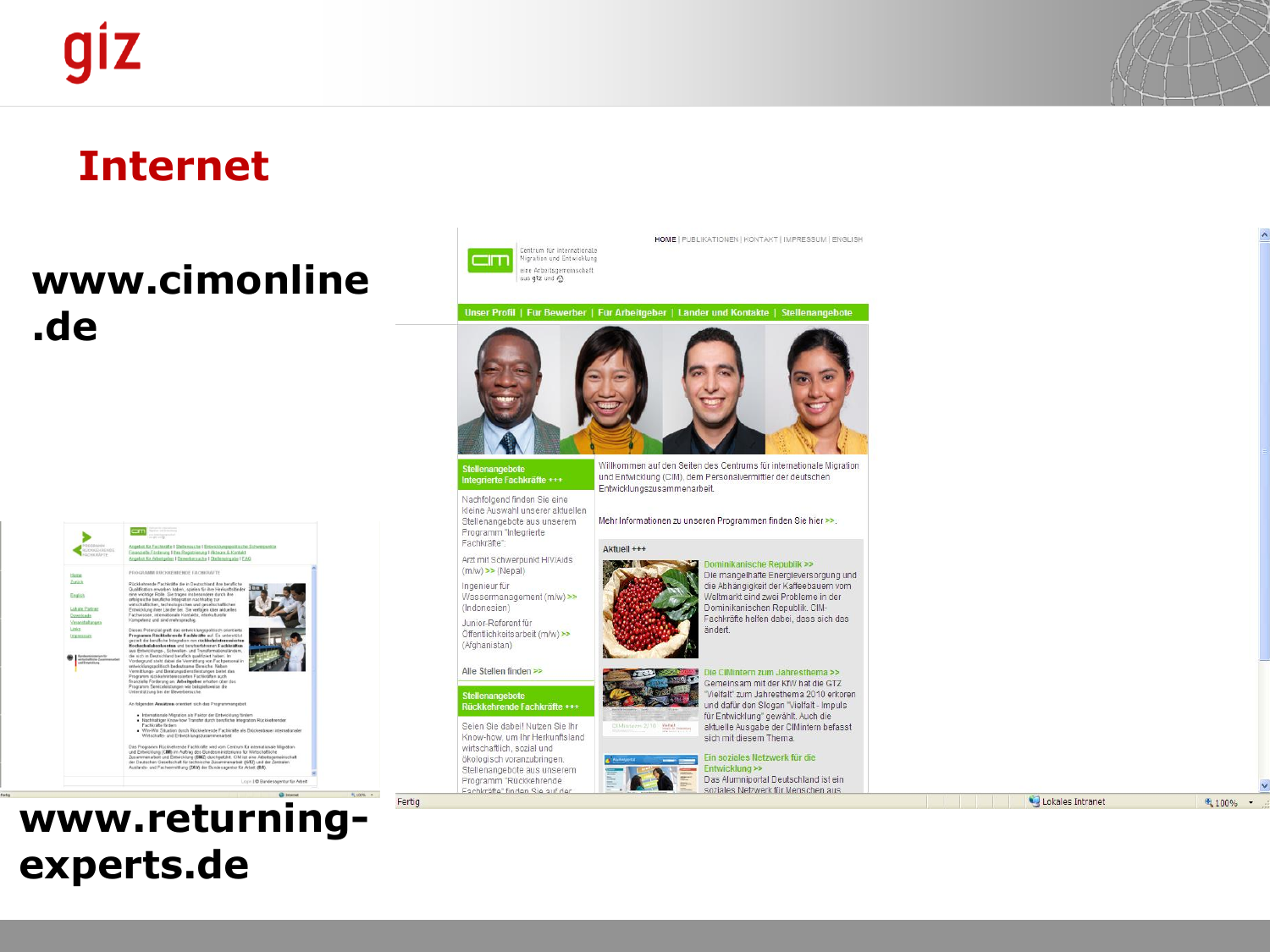

## **Contact**

**Mr. David Tette**

**CIM Advisor, Migration & Diaspora German International Cooperation (GIZ) P. O. Box KIA 9698, Accra Ghana Location: Deutsches Haus, 7 Volta Street, Airport Residential Area,**

**Tel.:+233 302 760448/777375 Mobil: +233 244 364780 / 244 265727 E-Mail: david.tette@giz.de Internet: www.returning-experts.de; [www.cimonline.de](http://www.cimonline.de/)**

**Progamm-coordintation:**

**TEAM Frankfurt**